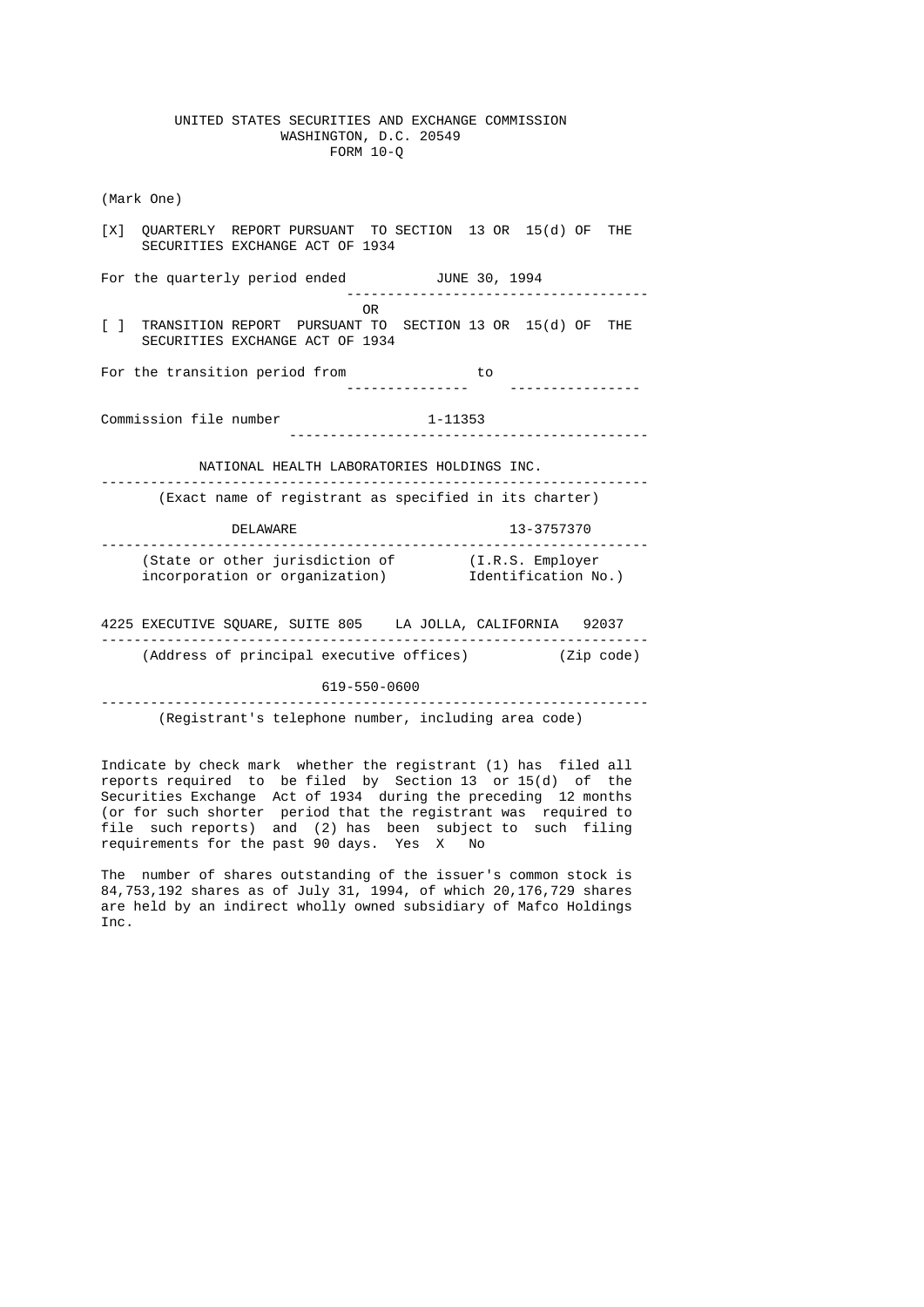#### NATIONAL HEALTH LABORATORIES HOLDINGS INC. AND SUBSIDIARIES CONSOLIDATED CONDENSED BALANCE SHEETS (Dollars in Millions, except per share data)

|                                                                                                                                                                                                  | June 30,<br>1994<br><u>.</u>                         | December 31,<br>1993<br><u> - - - - - - - - - - - -</u>                        |
|--------------------------------------------------------------------------------------------------------------------------------------------------------------------------------------------------|------------------------------------------------------|--------------------------------------------------------------------------------|
|                                                                                                                                                                                                  | (Unaudited)                                          |                                                                                |
| <b>ASSETS</b><br>Current assets:                                                                                                                                                                 |                                                      |                                                                                |
| Cash and cash equivalents<br>Accounts receivable, net<br>Prepaid expenses and other<br>Deferred income taxes<br>Income taxes receivable                                                          | \$27.1<br>198.2<br>56.9<br>22.1<br>1.0<br><u>.</u> . | \$ 12.3<br>119.0<br>21.7<br>21.6<br>8.7                                        |
| Total current assets                                                                                                                                                                             | 305.3                                                | 183.3                                                                          |
| Property, plant and equipment, net<br>Intangible assets, net<br>Other assets, net                                                                                                                | 133.6<br>552.3<br>25.5<br>\$1,016.7<br>========      | 100.1<br>281.5<br>20.6<br>. <b>.</b><br>\$585.5<br>$=$ $=$ $=$ $=$ $=$ $=$ $=$ |
| LIABILITIES AND STOCKHOLDERS' EQUITY<br>Current liabilities:                                                                                                                                     |                                                      |                                                                                |
| Accounts payable<br>Dividend payable<br>Accrued expenses and other<br>Current portion of long-term debt<br>Current portion of accrued                                                            | \$<br>45.9<br>$- -$<br>104.3<br>30.0                 | \$<br>36.9<br>6.8<br>55.6<br>$\sim$ $\sim$                                     |
| settlement expenses                                                                                                                                                                              | 16.3                                                 | 21.6                                                                           |
| Total current liabilities                                                                                                                                                                        | 196.5                                                | 120.9                                                                          |
| Revolving credit facility<br>Long-term debt, less current portion<br>Capital lease obligation<br>Accrued settlement expenses, less                                                               | 183.0<br>370.0<br>9.8                                | 278.0<br>$\sim$ $\sim$<br>9.7                                                  |
| current portion<br>Deferred income taxes<br>Other liabilities<br>Stockholders' equity:                                                                                                           | 3.4<br>15.5<br>82.7                                  | 11.5<br>3.1<br>21.5                                                            |
| Preferred stock, \$0.10 par value;<br>10,000,000 shares authorized;<br>none issued<br>Common stock, \$0.01 par value;<br>220,000,000 shares authorized;<br>84,753,192 and 99,354,492 shares      |                                                      |                                                                                |
| issued at June 30, 1994 and<br>December 31, 1993, respectively<br>Additional paid-in capital<br>Retained earnings<br>Minimum pension liability adjustment<br>Treasury stock, at cost; 14,603,800 | 0.8<br>153.6<br>3.8<br>(2.4)                         | 1.0<br>226.3<br>202.0<br>(2.4)                                                 |
| shares of common stock at<br>December 31, 1993                                                                                                                                                   |                                                      | (286.1)                                                                        |
| Total stockholders' equity                                                                                                                                                                       | 155.8                                                | 140.8                                                                          |
|                                                                                                                                                                                                  | \$1,016.7<br>========                                | 585.5<br>æ.<br>========                                                        |

See notes to unaudited consolidated condensed financial statements.

/TABLE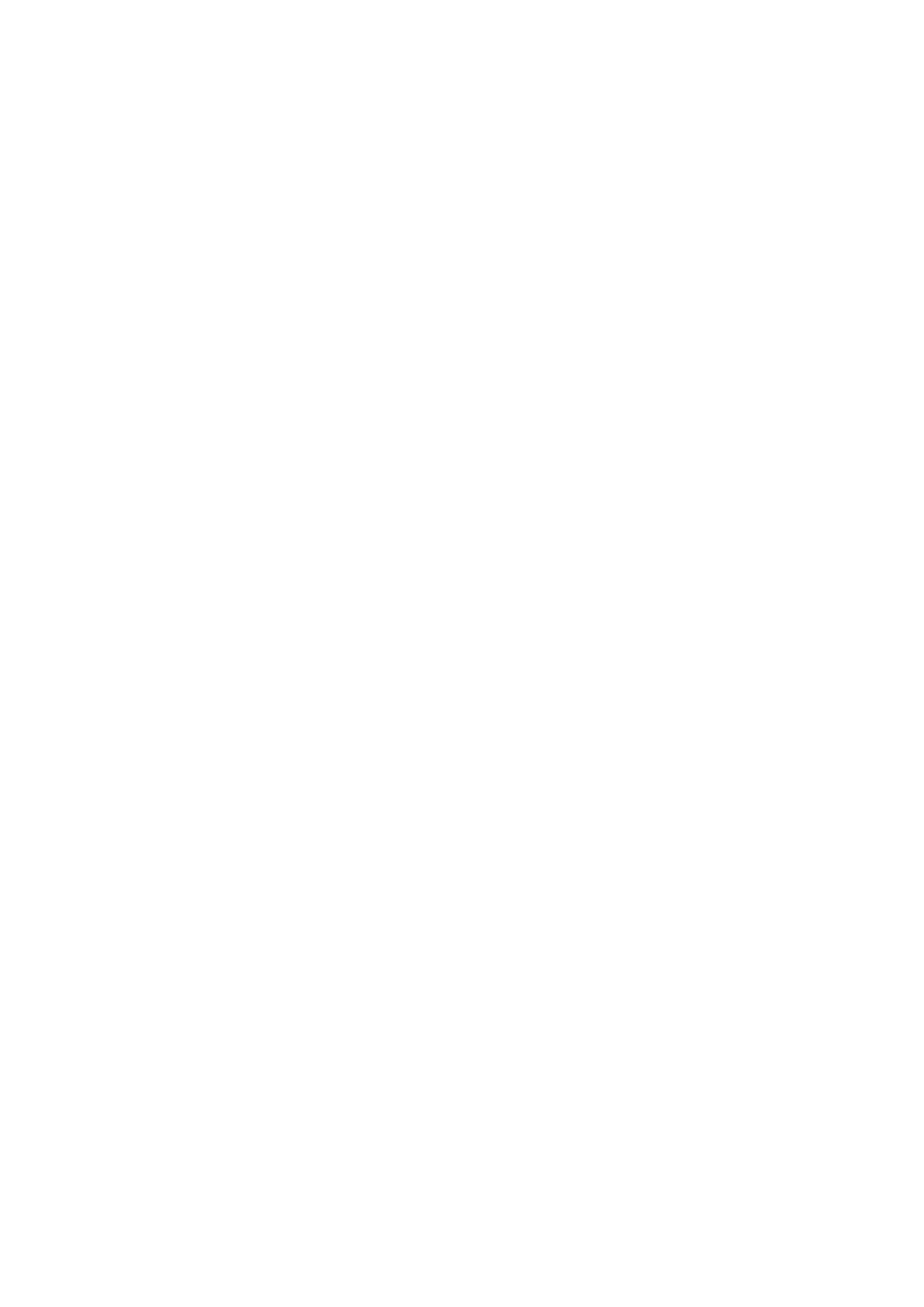### NATIONAL HEALTH LABORATORIES HOLDINGS INC. AND SUBSIDIARIES CONSOLIDATED CONDENSED STATEMENTS OF EARNINGS (Dollars in Millions, except per share data) (Unaudited)

|                                                                      | Six Months Ended<br>June 30,      |                                                                                                                                                                                                                                                                                                                                                                                                                                                                                   | Three Months Ended<br>June 30,                   |                                                                                                                                                                                                                                                                                                                                                                                                                                                                                    |
|----------------------------------------------------------------------|-----------------------------------|-----------------------------------------------------------------------------------------------------------------------------------------------------------------------------------------------------------------------------------------------------------------------------------------------------------------------------------------------------------------------------------------------------------------------------------------------------------------------------------|--------------------------------------------------|------------------------------------------------------------------------------------------------------------------------------------------------------------------------------------------------------------------------------------------------------------------------------------------------------------------------------------------------------------------------------------------------------------------------------------------------------------------------------------|
|                                                                      | 1994<br>------                    | .<br>1993<br>-------                                                                                                                                                                                                                                                                                                                                                                                                                                                              | - - - - - - - - - - - - - - -<br>1994<br>------- | 1993<br>$\frac{1}{2} \left( \frac{1}{2} \right) \left( \frac{1}{2} \right) \left( \frac{1}{2} \right) \left( \frac{1}{2} \right) \left( \frac{1}{2} \right) \left( \frac{1}{2} \right) \left( \frac{1}{2} \right) \left( \frac{1}{2} \right) \left( \frac{1}{2} \right) \left( \frac{1}{2} \right) \left( \frac{1}{2} \right) \left( \frac{1}{2} \right) \left( \frac{1}{2} \right) \left( \frac{1}{2} \right) \left( \frac{1}{2} \right) \left( \frac{1}{2} \right) \left( \frac$ |
| Net sales                                                            | \$388.9                           | \$396.8                                                                                                                                                                                                                                                                                                                                                                                                                                                                           | \$203.9                                          | \$197.0                                                                                                                                                                                                                                                                                                                                                                                                                                                                            |
| Cost of sales                                                        | 268.8                             | 216.9                                                                                                                                                                                                                                                                                                                                                                                                                                                                             | 136.5                                            | 107.8                                                                                                                                                                                                                                                                                                                                                                                                                                                                              |
| Gross profit                                                         |                                   | 120.1 179.9                                                                                                                                                                                                                                                                                                                                                                                                                                                                       | .<br>67.4 89.2                                   | $\frac{1}{2} \left( \frac{1}{2} \right) \left( \frac{1}{2} \right) \left( \frac{1}{2} \right) \left( \frac{1}{2} \right) \left( \frac{1}{2} \right) \left( \frac{1}{2} \right) \left( \frac{1}{2} \right) \left( \frac{1}{2} \right) \left( \frac{1}{2} \right) \left( \frac{1}{2} \right) \left( \frac{1}{2} \right) \left( \frac{1}{2} \right) \left( \frac{1}{2} \right) \left( \frac{1}{2} \right) \left( \frac{1}{2} \right) \left( \frac{1}{2} \right) \left( \frac$         |
| Selling, general and<br>administrative<br>expenses                   | 64.5                              | 61.1                                                                                                                                                                                                                                                                                                                                                                                                                                                                              | 33.5                                             | 29.8                                                                                                                                                                                                                                                                                                                                                                                                                                                                               |
| Amortization of<br>intangibles and<br>other assets                   | 6.5<br>-------                    | 4.2<br>$\frac{1}{2} \left( \frac{1}{2} \right) \left( \frac{1}{2} \right) \left( \frac{1}{2} \right) \left( \frac{1}{2} \right) \left( \frac{1}{2} \right) \left( \frac{1}{2} \right) \left( \frac{1}{2} \right) \left( \frac{1}{2} \right) \left( \frac{1}{2} \right) \left( \frac{1}{2} \right) \left( \frac{1}{2} \right) \left( \frac{1}{2} \right) \left( \frac{1}{2} \right) \left( \frac{1}{2} \right) \left( \frac{1}{2} \right) \left( \frac{1}{2} \right) \left( \frac$ | 3.4                                              | 2.1<br>-------                                                                                                                                                                                                                                                                                                                                                                                                                                                                     |
| Operating income                                                     | 49.1<br>------                    | 114.6<br>-------                                                                                                                                                                                                                                                                                                                                                                                                                                                                  | 30.5<br>$- - - - - - - -$                        | 57.3                                                                                                                                                                                                                                                                                                                                                                                                                                                                               |
| Other income<br>(expenses):<br>Investment income<br>Interest expense | 0.5<br>(10.5)<br>-------          | 0.7<br>(4.0)                                                                                                                                                                                                                                                                                                                                                                                                                                                                      | 0.3<br>(6.0)                                     | $\theta.3$<br>(2.4)                                                                                                                                                                                                                                                                                                                                                                                                                                                                |
|                                                                      | (10.0)<br>-------                 | (3.3)<br>--------                                                                                                                                                                                                                                                                                                                                                                                                                                                                 | (5.7)                                            | (2.1)                                                                                                                                                                                                                                                                                                                                                                                                                                                                              |
| Earnings before<br>income taxes                                      | 39.1                              | 111.3                                                                                                                                                                                                                                                                                                                                                                                                                                                                             | 24.8                                             | 55.2                                                                                                                                                                                                                                                                                                                                                                                                                                                                               |
| Provision for<br>income taxes                                        | 16.9<br>$- - - - - - -$           | 44.5                                                                                                                                                                                                                                                                                                                                                                                                                                                                              | 10.7                                             | 22.0<br>-------                                                                                                                                                                                                                                                                                                                                                                                                                                                                    |
| Net earnings                                                         | \$22.2<br>$=$ $=$ $=$ $=$ $=$ $=$ | 66.8<br>\$                                                                                                                                                                                                                                                                                                                                                                                                                                                                        | 14.1<br>\$                                       | 33.2<br>\$                                                                                                                                                                                                                                                                                                                                                                                                                                                                         |
| Earnings per common<br>share                                         | \$0.26                            | \$0.73                                                                                                                                                                                                                                                                                                                                                                                                                                                                            | \$ 0.16                                          | \$0.37                                                                                                                                                                                                                                                                                                                                                                                                                                                                             |
| Dividends per common<br>share                                        | \$0.08                            | 0.16<br>\$                                                                                                                                                                                                                                                                                                                                                                                                                                                                        | \$                                               | 0.08<br>\$                                                                                                                                                                                                                                                                                                                                                                                                                                                                         |

See notes to unaudited consolidated condensed financial statements.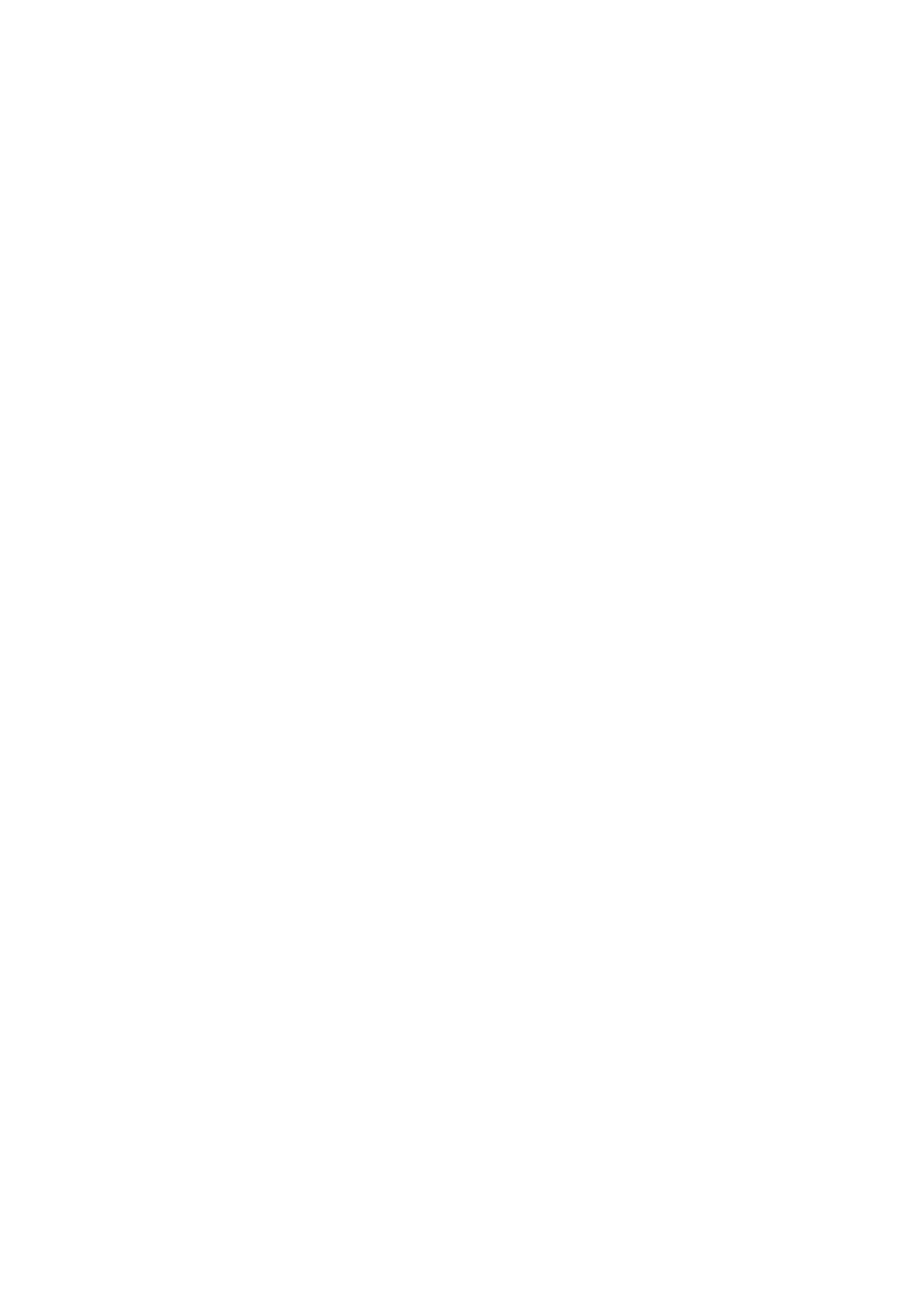### NATIONAL HEALTH LABORATORIES HOLDINGS INC. AND SUBSIDIARIES CONSOLIDATED CONDENSED STATEMENTS OF CASH FLOWS (Dollars in Millions) (Unaudited)

Six Months Ended

|                                                                                                                                                                                                                                                                             | June 30,                                              |                                                                    |
|-----------------------------------------------------------------------------------------------------------------------------------------------------------------------------------------------------------------------------------------------------------------------------|-------------------------------------------------------|--------------------------------------------------------------------|
|                                                                                                                                                                                                                                                                             | .                                                     | 1994 1993                                                          |
|                                                                                                                                                                                                                                                                             | .                                                     |                                                                    |
| CASH FLOWS FROM OPERATING ACTIVITIES:<br>Net earnings<br>Adjustments to reconcile net earnings to<br>net cash flows provided by (used for)<br>operating activities:                                                                                                         | \$<br>22.2                                            | 66.8<br>\$                                                         |
| Depreciation and amortization<br>Provision for doubtful accounts, net<br>Change in assets and liabilities,<br>net of effects of acquisitions:                                                                                                                               | 19.4<br>$\odot$ .2                                    | 17.7<br>0.9                                                        |
| Increase in accounts receivable<br>Increase in prepaid expenses                                                                                                                                                                                                             | (42.5)                                                | (20.3)                                                             |
| and other                                                                                                                                                                                                                                                                   | (1.0)                                                 | (0.8)                                                              |
| Decrease in deferred income<br>taxes, net<br>Decrease in income taxes                                                                                                                                                                                                       | 6.3                                                   | 12.7                                                               |
| receivable<br>(Decrease) increase in accounts<br>payable, accrued expenses                                                                                                                                                                                                  | 7.5                                                   | 6.7                                                                |
| and other<br>Payments for settlement                                                                                                                                                                                                                                        | (1.1)                                                 | 7.3                                                                |
| and related expenses<br>Other, net                                                                                                                                                                                                                                          |                                                       | $(13.4)$ $(36.7)$<br>$(2.5)$ $(4.7)$                               |
|                                                                                                                                                                                                                                                                             | (27.1)                                                | (17.2)                                                             |
| Net cash (used for) provided by<br>operating activities                                                                                                                                                                                                                     | (4.9)                                                 | <u>.</u><br>49.6                                                   |
| CASH FLOWS FROM INVESTING ACTIVITIES:<br>Capital expenditures<br>Acquisitions of businesses                                                                                                                                                                                 |                                                       | $(24.7)$ $(10.8)$<br>$(244.9)$ $(13.3)$<br><u>.</u> .              |
| Net cash used for investing activities                                                                                                                                                                                                                                      | (269.6)<br><u> - - - - - - - - -</u>                  | (24.1)                                                             |
| CASH FLOWS FROM FINANCING ACTIVITIES:<br>Proceeds from revolving credit facilities<br>Payments on revolving credit facilities<br>Proceeds from long-term debt<br>Deferred payments on acquisitions<br>Purchase of treasury stock<br>Dividends paid on common stock<br>Other | 273.0<br>(368.0)<br>400.0<br>(1.7)<br>(13.6)<br>(0.4) | 90.0<br>$  \,$<br>$\sim$ $-$<br>(0.7)<br>(94.7)<br>(15.0)<br>(0.9) |
| Net cash provided by (used for)<br>financing activities                                                                                                                                                                                                                     | .<br>289.3<br><u>.</u>                                | (21.3)<br>.                                                        |
| Net increase in cash and cash<br>equivalents<br>Cash and cash equivalents at<br>beginning of period                                                                                                                                                                         | 14.8<br>12.3                                          | 4.2<br>33.4                                                        |
| Cash and cash equivalents at<br>end of period                                                                                                                                                                                                                               | 27.1<br>\$<br>========                                | ------<br>\$<br>37.6<br>========                                   |

See notes to unaudited consolidated condensed financial statements.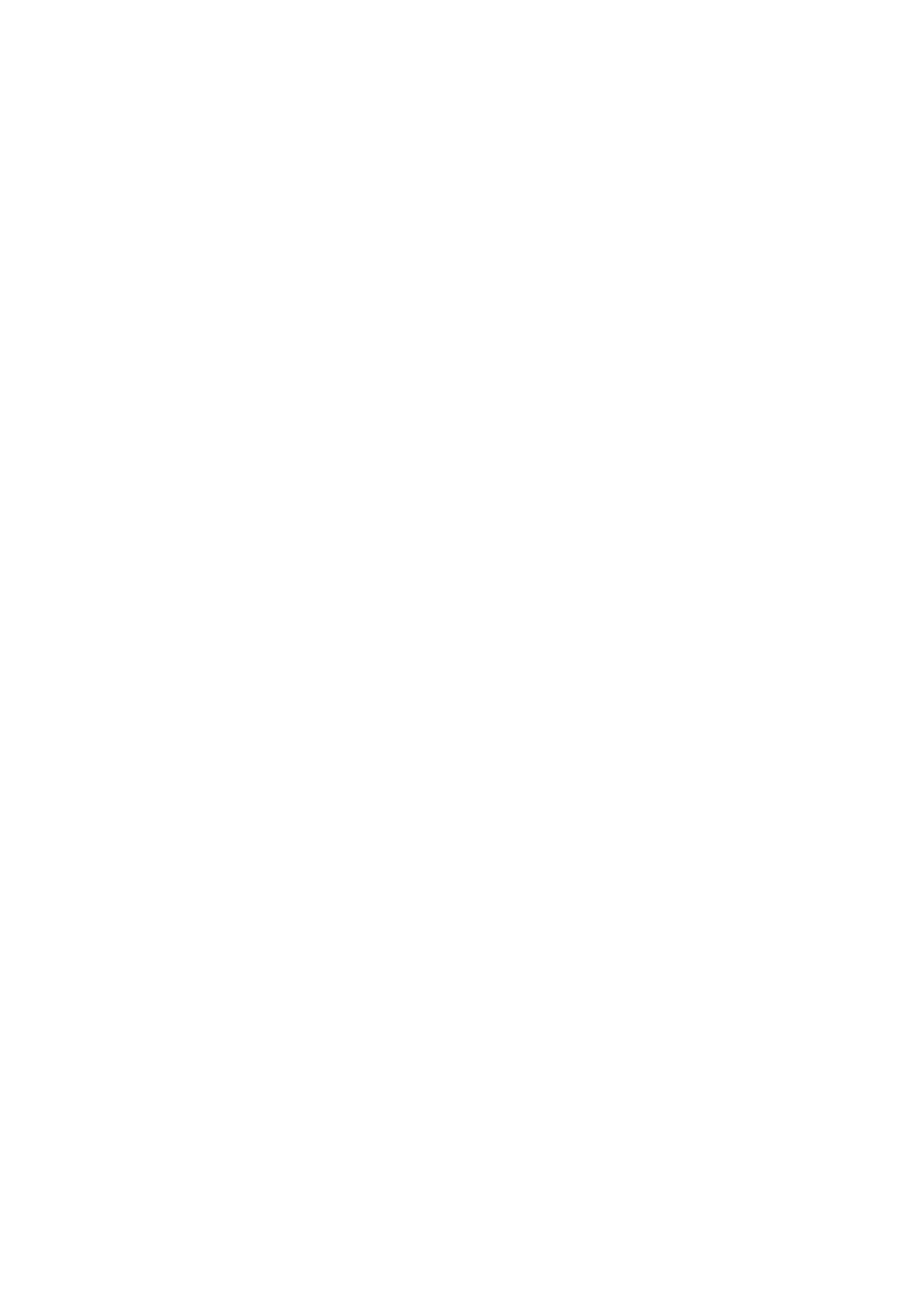## NATIONAL HEALTH LABORATORIES HOLDINGS INC. AND SUBSIDIARIES CONSOLIDATED CONDENSED STATEMENTS OF CASH FLOWS, CONTINUED (Dollars in Millions) (Unaudited)

|  |  | (UIIduulteu) |  |
|--|--|--------------|--|
|  |  |              |  |

|                                                                                                                                                          | Six Months Ended<br>June 30, |                                        |     |                 |
|----------------------------------------------------------------------------------------------------------------------------------------------------------|------------------------------|----------------------------------------|-----|-----------------|
|                                                                                                                                                          |                              | 1994 1995                              |     | 1993            |
| Supplemental schedule of cash<br>flow information:<br>Cash paid during the period for:<br>Interest<br>Income taxes                                       | \$                           | 11.1<br>7.8                            | \$  | 2.8<br>33.1     |
| Disclosure of non-cash financing<br>and investing activities:<br>Dividends declared and unpaid on<br>common stock                                        | \$                           |                                        | \$  | 7.1             |
| In connection with business<br>acquisitions, liabilities were<br>assumed as follows:<br>Fair value of assets acquired<br>Cash paid, net of cash acquired |                              | $$366.9$ \$ 16.0<br>$(244.9)$ $(13.3)$ |     |                 |
| Liabilities assumed                                                                                                                                      | \$.                          | 122.0                                  | \$. | 2.7<br>======== |

See notes to unaudited consolidated condensed financial statements.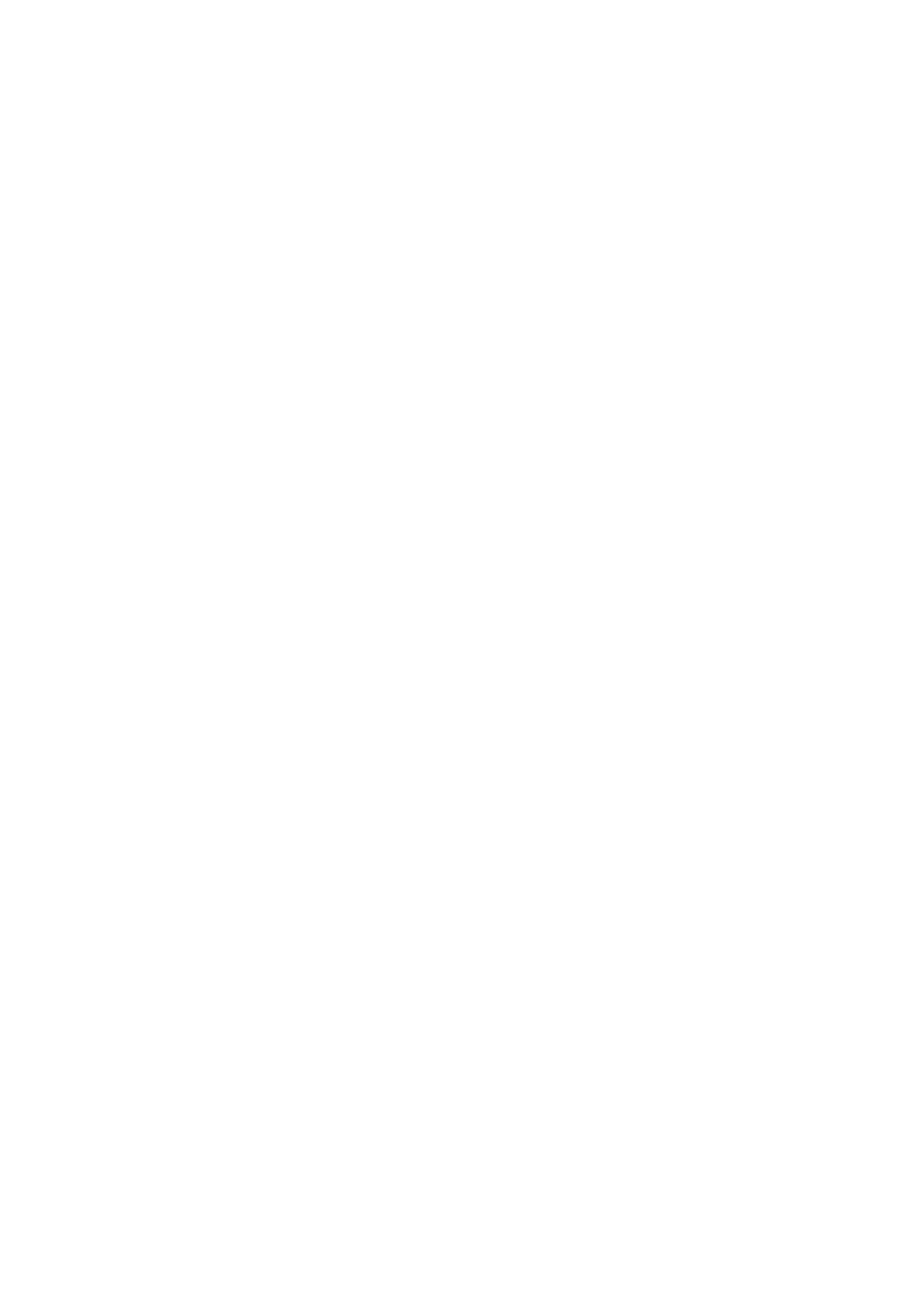## NATIONAL HEALTH LABORATORIES HOLDINGS INC. AND SUBSIDIARIES NOTES TO UNAUDITED CONSOLIDATED CONDENSED FINANCIAL STATEMENTS (Dollars in Millions, except per share data)

### 1. BASIS OF FINANCIAL STATEMENT PRESENTATION

 The consolidated financial statements include the accounts of National Health Laboratories Holdings Inc. (the "Company") and its wholly owned subsidiaries after elimination of all material intercompany accounts and transactions. Approximately 24% of the outstanding common stock of the Company is owned by National Health Care Group, Inc. ("NHCG") which is an indirect wholly owned subsidiary of Mafco Holdings Inc. ("Mafco").

> The accompanying consolidated condensed financial statements of the Company and its subsidiaries are unaudited. In the opinion of management, all adjustments (which include only normal recurring accruals) necessary for a fair statement of the results of operations have been made.

#### 2. EARNINGS PER SHARE

 Earnings per share are based upon the weighted average number of shares outstanding during the three and six months ended June 30, 1994 of 84,751,763 shares and 84,751,231 shares, respectively, and the weighted average number of shares outstanding during the three and six months ended June 30, 1993 of 90,568,622 shares and 92,038,732 shares, respectively. The change in the total number of shares outstanding resulted from the purchase by the Company of its outstanding shares of common stock, net of additional shares issued upon the exercise of options pursuant to the Company's stock option plans.

#### 3. ACQUISITION OF ALLIED CLINICAL LABORATORIES, INC.

 On May 3, 1994, the Company entered into a definitive agreement to acquire Allied Clinical Laboratories, Inc. ("Allied"). Pursuant to the agreement, on May 9, 1994, a subsidiary of the Company commenced a cash tender offer for all shares of Allied common stock for \$23 per share. The agreement provided that any shares not tendered and purchased in the offer were to be exchanged for \$23 per share in cash in a second-step merger. On June 7, 1994, the Company entered into an agreement whereby the price payable in such cash tender offer and such second-step merger was reduced to \$21.50 per share. A subsidiary of the Company acquired Allied as a wholly owned subsidiary on June 23, 1994, for approximately \$191.5 in cash plus the assumption of \$24.0 of Allied indebtedness (the "Allied Acquisition"). The Allied Acquisition was accounted for using the purchase method of accounting; as such, Allied's assets and liabilities were recorded at their fair values on the date of acquisition. The purchase price exceeded the fair value of acquired net tangible assets by approximately \$227.0, which amount is being amortized over 40 years on a straight-line basis. Allied's results of operations have been included in the Company's results of operations beginning June 23, 1994.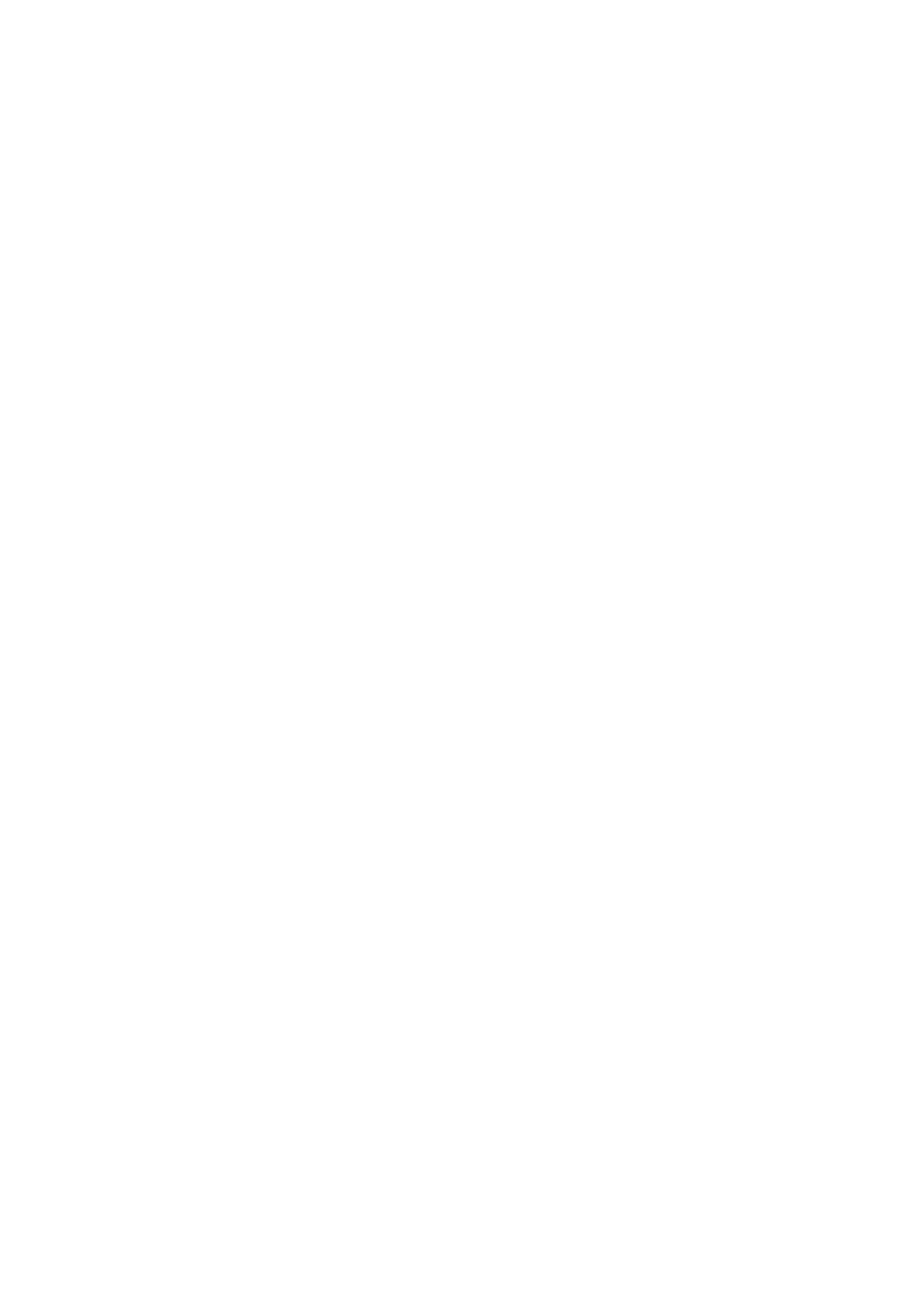## NATIONAL HEALTH LABORATORIES HOLDINGS INC. AND SUBSIDIARIES NOTES TO UNAUDITED CONSOLIDATED CONDENSED FINANCIAL STATEMENTS (Dollars in Millions, except per share data)

## 3. ACQUISITION OF ALLIED CLINICAL LABORATORIES, INC. - Continued

 The following table provides unaudited pro forma operating results as if the Allied Acquisition had been completed at the beginning of the periods presented. The pro forma information has been prepared for comparative purposes only and does not purport to be indicative of future operating results.

|                                                        | Six Months Ended<br>June 30,          |                               |
|--------------------------------------------------------|---------------------------------------|-------------------------------|
|                                                        | 1994                                  | 1993                          |
| Net sales<br>Net earnings<br>Earnings per common share | \$479.2<br>20.3<br>$\theta$ .24<br>\$ | \$471.4<br>62.8<br>0.68<br>\$ |

#### 4. CORPORATE REORGANIZATION

 On June 7, 1994, the stockholders of National Health Laboratories Incorporated ("NHLI") approved a proposed corporate reorganization of NHLI, as a result of which National Health Laboratories Holdings Inc., a Delaware corporation, now owns, through NHL Intermediate Holdings Corp. I, a Delaware corporation and a wholly owned subsidiary of the Company ("Intermediate Holdings I"), and NHL Intermediate Holdings Corp. II, a Delaware corporation and a wholly owned subsidiary of Intermediate Holdings I ("Intermediate Holdings II"), all the outstanding capital stock of NHLI.

 In connection with the corporate reorganization on June 7, 1994, all of the 14,603,800 treasury shares held by NHLI were cancelled. As a result, the \$286.1 value assigned to such treasury shares was eliminated with corresponding decreases in the par value, additional paid-in capital and retained earnings accounts of \$0.2, \$72.3 and \$213.6, respectively.

## 5. LONG-TERM DEBT

 On June 21, 1994, Intermediate Holdings II entered into a credit agreement dated as of such date (the "Credit Agreement"), with the banks named therein (the "Banks"), Citicorp USA, Inc., as administrative agent (the "Bank Agent"), and certain co-agents named therein, which made available to Intermediate Holdings II a term loan facility of \$400.0 (the "Term Facility") and a revolving credit facility of \$350.0 (the "Revolving Credit Facility" and, together with the Term Facility, the "Bank Facility"). The Bank Facility provided funds for the acquisition of Allied, for the refinancing of certain existing debt of Allied and NHLI, to pay related fees and expenses and for general corporate purposes of Intermediate Holdings II and its subsidiaries, in each case subject to the terms and conditions set forth therein.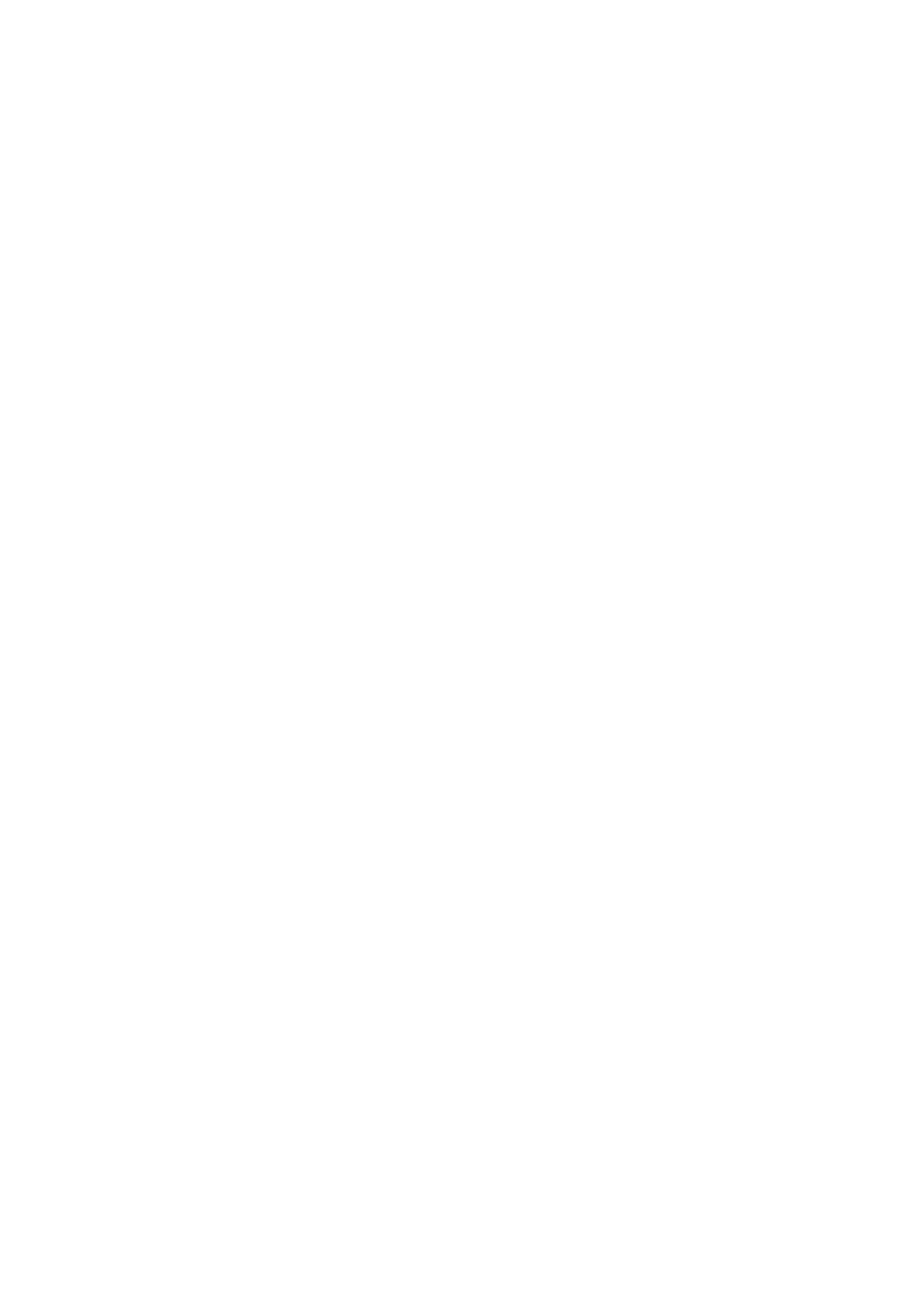#### NATIONAL HEALTH LABORATORIES HOLDINGS INC. AND SUBSIDIARIES NOTES TO UNAUDITED CONSOLIDATED CONDENSED FINANCIAL STATEMENTS (Dollars in Millions)

## 5. LONG-TERM DEBT - Continued

 The Credit Agreement provides that the Banks and the Bank Agent will receive from Intermediate Holdings II customary facility and administrative agent fees, respectively. Intermediate Holdings II will pay a commitment fee on the average daily unused portion of the Bank Facility of 0.5% per annum, subject to a reduction to 0.375% per annum if certain financial tests are met. Availability of funds under the Bank Facility is conditioned on certain customary conditions, and the Credit Agreement contains customary representations, warranties, covenants and events of default.

 The Revolving Credit Facility matures in June 1999, with semi annual reductions of availability of \$50.0, commencing in December 1997. The Term Facility matures in December 2000, with repayments in each quarter prior to maturity based on a specified amortization schedule. The Bank Facility bears interest, at the option of Intermediate Holdings II, at (i) Citibank, N.A.'s Base Rate (as defined in the Credit Agreement), plus a margin of up to 0.75% per annum, based upon the Company's financial performance or (ii) the Eurodollar rate for one, two, three or six month interest periods (as selected by Intermediate Holdings II), plus a margin varying between 1.25% and 2.00% per annum based upon the Company's financial performance.

> The Bank Facility is guaranteed by Intermediate Holdings I and certain subsidiaries of Intermediate Holdings II and is secured by pledges of stock and other assets of Intermediate Holdings II and its subsidiaries.

 On June 21, 1994, \$400.0 available under the Term Facility was borrowed by Intermediate Holdings II and loaned to NHLI and was used by NHLI to repay in full its existing revolving credit facilities and for working capital and general corporate purposes. On June 23, 1994, Intermediate Holdings II borrowed \$185.0 of the amount available under the Revolving Credit Facility to consummate the Allied Acquisition.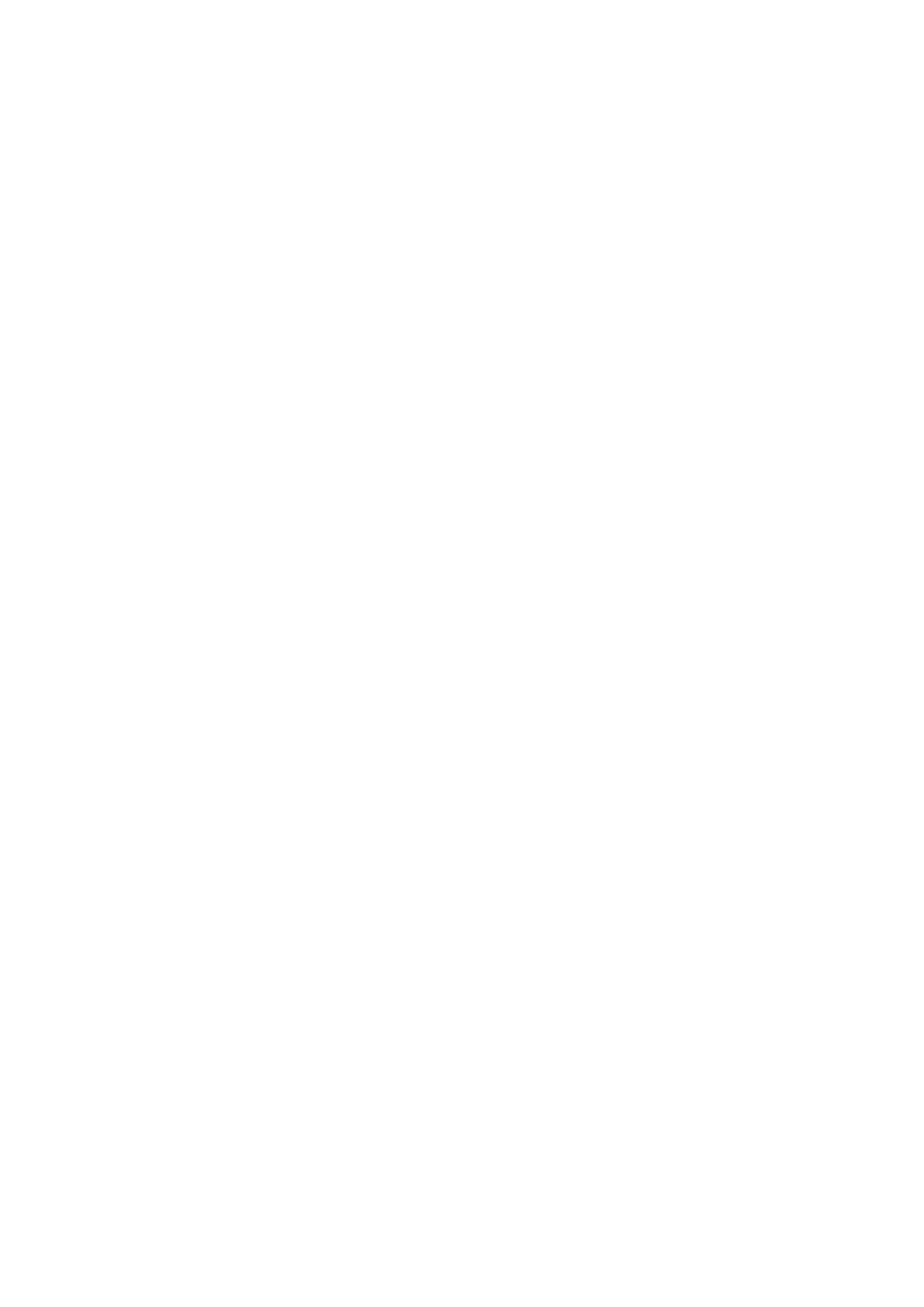## NATIONAL HEALTH LABORATORIES HOLDINGS INC. AND SUBSIDIARIES MANAGEMENT'S DISCUSSION AND ANALYSIS OF FINANCIAL CONDITION AND RESULTS OF OPERATIONS (Dollars in Millions)

RESULTS OF OPERATIONS

 Six Months Ended June 30, 1994 compared with Six Months Ended June -------------------------------------------------------------------- 30, 1993. ---------

 Net sales for the six months ended June 30, 1994 were \$388.9, a decrease of 2.0% from \$396.8 reported in the comparable 1993 period. Net sales from the inclusion of Allied since June 23, 1994 increased net sales by approximately \$4.4 or 1.1%. Growth in new accounts and numerous acquisitions of small clinical laboratory companies increased net sales by approximately 10.0% and 11.8%, respectively. A price increase, effective on April 1, 1994, increased net sales by approximately 1.2% for the six months ended June 30, 1994. A reduction in Medicare fee schedules from 88% to 84% of the national limitation amounts on January 1, 1994, plus changes in reimbursement policies of various third party payors, reduced net sales by approximately 4.3%. The impact of severe weather during the first three months of 1994 further decreased net sales by approximately 2.0% to 2.5%. Other factors, including declines in the level of HDL and ferritin testing, price erosion in the industry as a whole and lower utilization of laboratory testing during the first part of 1994 comprised the remaining reduction in net sales.

 Cost of sales, which primarily includes laboratory and distribution costs, increased to \$268.8 for the six months ended June 30, 1994 from \$216.9 in the corresponding 1993 period. Of the \$51.9 increase, approximately \$32.9 was the result of higher testing volume, approximately \$5.3 was due to an increase in phlebotomy staffing to improve client service and meet competitive demand and approximately \$2.7 was due to the inclusion of the cost of sales of Allied. The remaining increase resulted mainly from higher compensation and insurance expenses. Cost of sales as a percent of net sales was 69.1% for the six months ended June 30, 1994 and 54.7% in the corresponding 1993 period. The increase in the cost of sales percentage primarily resulted from a reduction in net sales due to a reduction in Medicare fee schedules, pricing pressures and utilization declines, each of which provided little corresponding reduction in costs.

 Selling, general and administrative expenses increased to \$64.5 for the six months ended June 30, 1994 from \$61.1 in the same period in 1993. This was primarily due to expansion of data processing and billing departments due to increased volume and to improve customer service. As a percentage of net sales, selling, general and administrative expenses was 16.6% and 15.4% for the six months ended June 30, 1994 and 1993, respectively. The increase in the selling, general and administrative percentage primarily resulted from a reduction in net sales due to a reduction in Medicare fee schedules, pricing pressures and utilization declines, each of which provided little corresponding reduction in costs.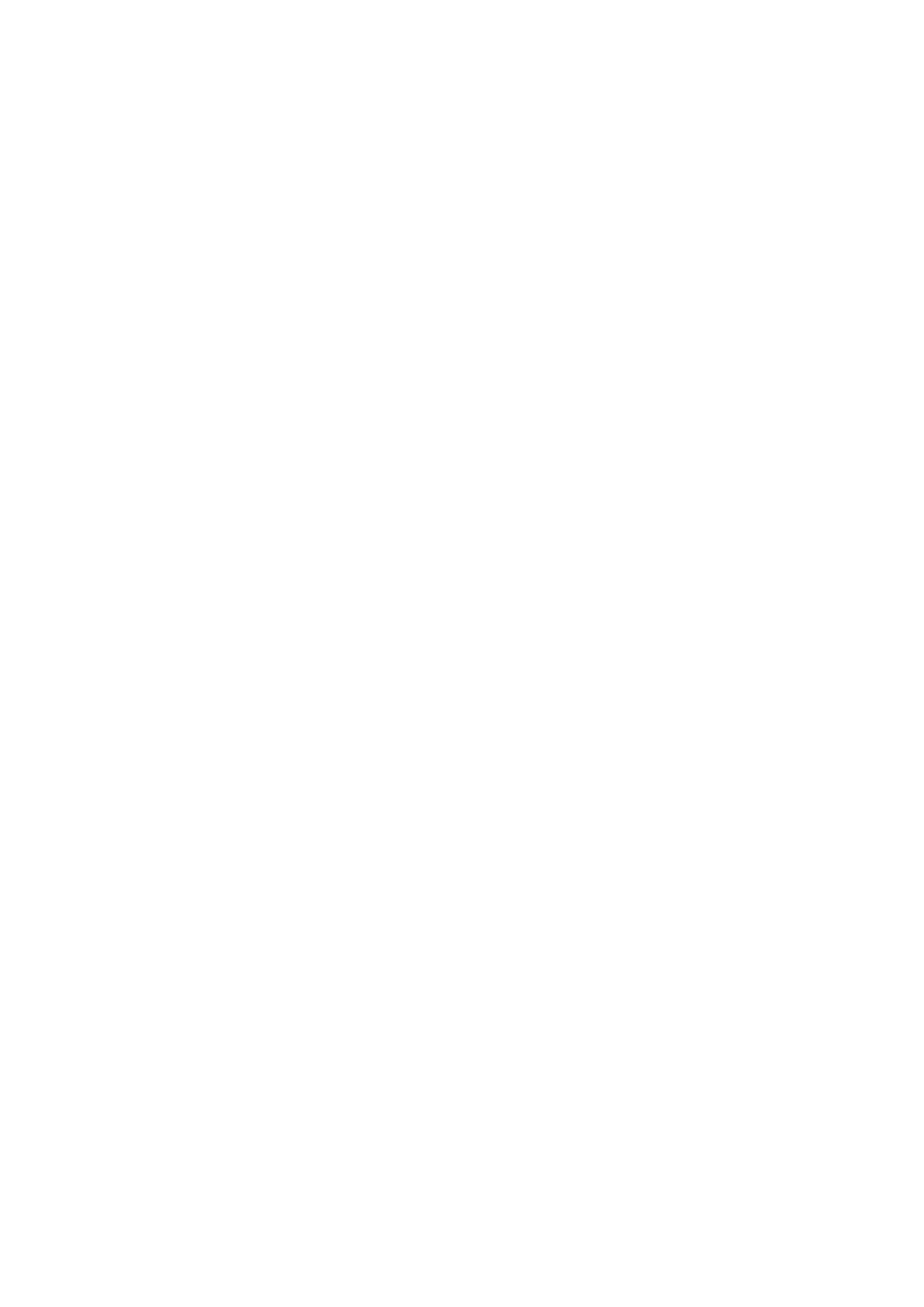## NATIONAL HEALTH LABORATORIES HOLDINGS INC. AND SUBSIDIARIES MANAGEMENT'S DISCUSSION AND ANALYSIS OF FINANCIAL CONDITION AND RESULTS OF OPERATIONS (Dollars in Millions)

#### RESULTS OF OPERATIONS - Continued

 Six Months Ended June 30, 1994 compared with Six Months Ended June -------------------------------------------------------------------- 30, 1993.

---------

 The increase in amortization of intangibles and other assets to \$6.5 for the six months ended June 30, 1994 from \$4.2 in the corresponding period in 1993 primarily resulted from the acquisition of numerous small laboratory companies during the second half of 1993 and 1994.

> Interest expense was \$10.5 for the six months ended June 30, 1994 compared with \$4.0 for the same period in 1993. The change resulted from increased borrowings used primarily to finance repurchases by the Company of its common stock during 1993 and to finance the acquisition of numerous small laboratory companies during both 1993 and 1994.

 The provision for income taxes as percentage of earnings before income taxes was 43.2% and 40.0% for the six months ended June 30, 1994 and 1993, respectively. The change was mainly due to the increase in the U.S. corporate tax rate during 1993 and also was the result of a higher effective rate for both federal and state income taxes.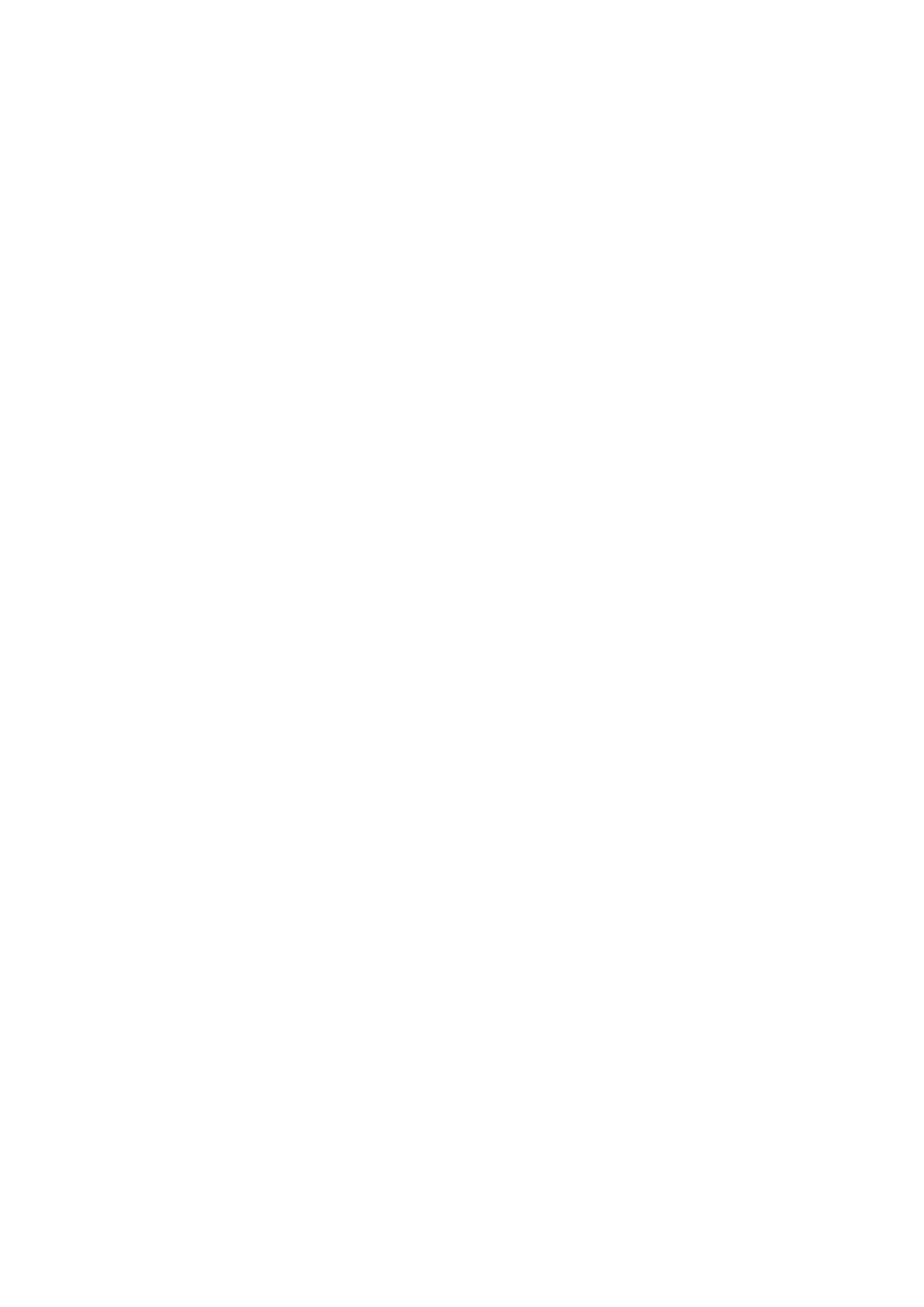## NATIONAL HEALTH LABORATORIES HOLDINGS INC. AND SUBSIDIARIES MANAGEMENT'S DISCUSSION AND ANALYSIS OF FINANCIAL CONDITION AND RESULTS OF OPERATIONS (Dollars in Millions)

RESULTS OF OPERATIONS - Continued

 Three Months Ended June 30, 1994 compared with Three Months Ended -------------------------------------------------------------------- June 30, 1993 -------------

 Net sales for the three months ended June 30, 1994 were \$203.9, an increase of 3.5% from \$197.0 reported in the comparable 1993 period. Net sales from the inclusion of Allied since June 23, 1994 increased net sales by approximately \$4.4 or 2.2%. Growth in new accounts and numerous acquisitions of small clinical laboratory companies increased net sales by approximately 8.0% and 12.7%, respectively. A price increase, effective on April 1, 1994, increased net sales by approximately 2.5% for the three months ended June 30, 1994. A reduction in Medicare fee schedules from 88% to 84% of the national limitation amounts on January 1, 1994, plus changes in reimbursement policies of various third party payors, reduced net sales by approximately 4.4%. Other factors, including declines in the level of HDL and ferritin testing, price erosion in the industry as a whole and lower utilization of laboratory testing during the first part of 1994 comprised the remaining reduction in net sales.

 Cost of sales, which primarily includes laboratory and distribution costs, increased to \$136.5 for the three months ended June 30, 1994 from \$107.8 in the corresponding 1993 period. Of the \$28.7 increase, approximately \$18.7 was the result of higher testing volume, approximately \$2.4 was due to an increase in phlebotomy staffing to improve client service and meet competitive demand and approximately \$2.7 was due to the inclusion of the cost of sales of Allied. The remaining increase resulted mainly from higher compensation and insurance expenses. Cost of sales as a percent of net sales was 66.9% for the three months ended June 30, 1994 and 54.7% in the corresponding 1993 period. The increase in the cost of sales percentage primarily resulted from a reduction in net sales due to a reduction in Medicare fee schedules, pricing pressures and utilization declines, each of which provided little corresponding reduction in costs.

 Selling, general and administrative expenses increased to \$33.5 for the three months ended June 30, 1994 from \$29.8 in the same period in 1993. This was primarily due to expansion of data processing and billing departments due to increased volume and to improve customer service. As a percentage of net sales, selling, general and administrative expenses was 16.4% and 15.1% for the three months ended June 30, 1994 and 1993, respectively. The increase in the selling, general and administrative percentage primarily resulted from a reduction in net sales due to a reduction in Medicare fee schedules, pricing pressures and utilization declines, each of which provided little corresponding reduction in costs.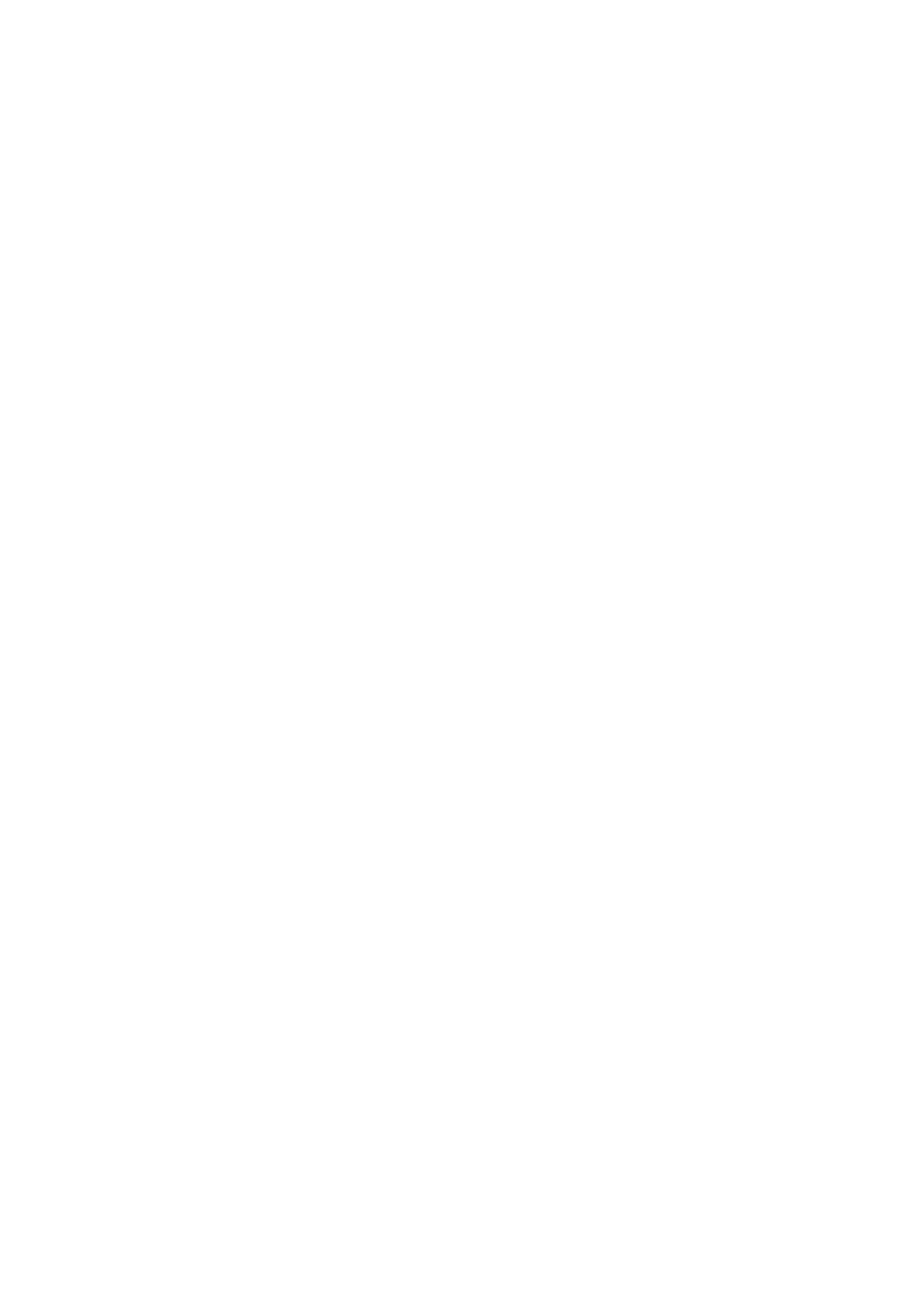## NATIONAL HEALTH LABORATORIES HOLDINGS INC. AND SUBSIDIARIES MANAGEMENT'S DISCUSSION AND ANALYSIS OF FINANCIAL CONDITION AND RESULTS OF OPERATIONS (Dollars in Millions, except per share data)

#### RESULTS OF OPERATIONS - Continued

 Three Months Ended June 30, 1994 compared with Three Months Ended -------------------------------------------------------------------- June 30, 1993 -------------

 The increase in amortization of intangibles and other assets to \$3.4 for the three months ended June 30, 1994 from \$2.1 in the corresponding period in 1993 primarily resulted from the acquisition of numerous small laboratory companies during the second half of 1993 and 1994.

 Interest expense was \$6.0 for the three months ended June 30, 1994 compared with \$2.4 for the same period in 1993. The change resulted from increased borrowings used primarily to finance repurchases by the Company of its common stock during 1993 and to finance the acquisition of numerous small laboratory companies during both 1993 and 1994.

> The provision for income taxes as percentage of earnings before income taxes was 43.1% and 39.9% for the three months ended June 30, 1994 and 1993, respectively. The change was mainly due to the increase in the U.S. corporate tax rate during 1993 and also was the result of a higher effective rate for both federal and state income taxes.

#### FINANCIAL CONDITION, LIQUIDITY AND CAPITAL RESOURCES

 For the six months ended June 30, 1994, net cash used for operating activities (after payment of settlement and related expenses of \$13.4) was \$4.9. For the corresponding period in 1993, net cash provided by operating activities (after payment of settlement and related expenses of \$36.7) was \$49.6. Net cash provided by operations has historically been adequate to provide the working capital necessary for the Company's ongoing operations; however, during the six months ended June 30, 1994, a portion of the Company's existing revolving credit facilities was used to finance its operating activities.

 Cash used for capital expenditures was \$24.7 and \$10.8 for the six months ended June 30, 1994 and 1993, respectively. The Company expects capital expenditures to be approximately \$30.0 to \$40.0 in 1994 to accommodate expected growth, to further automate laboratory processes, improve efficiency and integrate the Company and Allied.

 On May 3, 1994, the Company entered into a definitive agreement to acquire Allied. Pursuant to the agreement, on May 9, 1994, a subsidiary of the Company commenced a cash tender offer for all shares of Allied common stock for \$23 per share. The agreement provided that any shares not tendered and purchased in the offer were to be exchanged for \$23 per share in cash in a second-step merger. On June 7, 1994, the Company entered into an agreement whereby the price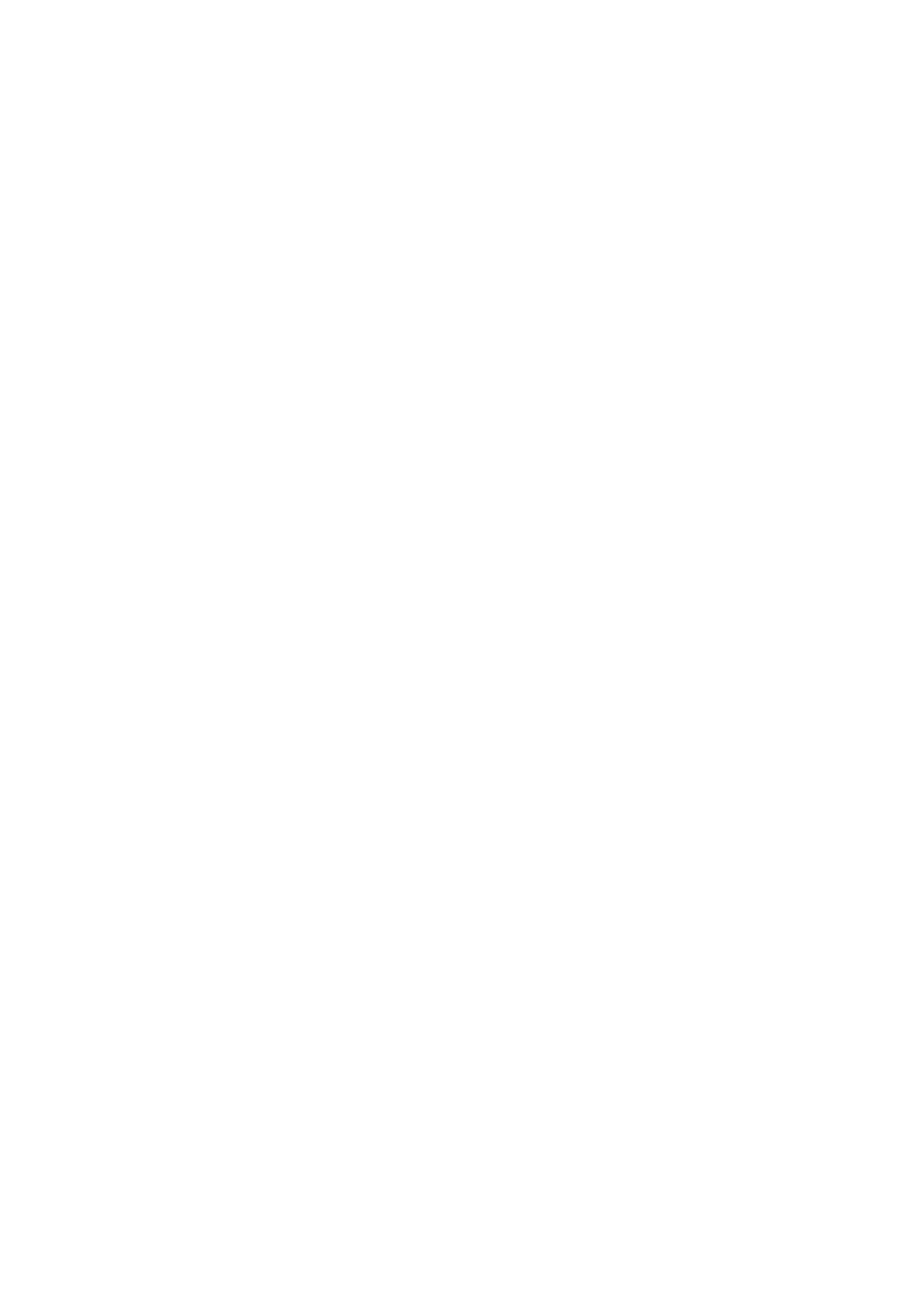## NATIONAL HEALTH LABORATORIES HOLDINGS INC. AND SUBSIDIARIES MANAGEMENT'S DISCUSSION AND ANALYSIS OF FINANCIAL CONDITION AND RESULTS OF OPERATIONS (Dollars in Millions, except per share data)

#### FINANCIAL CONDITION, LIQUIDITY AND CAPITAL RESOURCES - Continued

 payable in such cash tender offer and such second-step merger was reduced to \$21.50 per share. A subsidiary of the Company acquired Allied as a wholly owned subsidiary on June 23, 1994, for approximately \$191.5 in cash plus the assumption of \$24.0 of Allied indebtedness.

> The Company acquired seven small laboratory companies during the six months ended June 30, 1994 for an aggregate amount of \$36.5 in cash and the recognition of \$14.7 of liabilities. During the corresponding period in 1993, the Company acquired five laboratory companies for a total of \$13.3 in cash and the recognition of \$2.7 of liabilities.

 On June 21, 1994, Intermediate Holdings II entered into the Credit Agreement dated as of such date, with the banks named therein, Citicorp USA, Inc., as administrative agent, and certain co-agents named therein, which made available to Intermediate Holdings II the Term Facility of \$400.0 and the Revolving Credit Facility of \$350.0. The Bank Facility provided funds for the acquisition of Allied, for the refinancing of certain existing debt of Allied and NHLI, to pay related fees and expenses and for general corporate purposes of Intermediate Holdings II and its subsidiaries, in each case subject to the terms and conditions set forth therein.

 The Credit Agreement provides that the Banks and the Bank Agent will receive from Intermediate Holdings II customary facility and administrative agent fees, respectively. Intermediate Holdings II will pay a commitment fee on the average daily unused portion of the Bank Facility of 0.5% per annum, subject to a reduction to 0.375% per annum if certain financial tests are met. Availability of funds under the Bank Facility is conditioned on certain customary conditions, and the Credit Agreement contains customary representations, warranties, covenants and events of default.

 The Revolving Credit Facility matures in June 1999, with semi annual reductions of availability of \$50.0, commencing in December 1997. The Term Facility matures in December 2000, with repayments in each quarter prior to maturity based on a specified amortization schedule. The Bank Facility bears interest, at the option of Intermediate Holdings II, at (i) Citibank, N.A.'s Base Rate (as defined in the Credit Agreement), plus a margin of up to 0.75% per annum, based upon variations in certain financial tests or (ii) the Eurodollar rate for one, two, three or six month interest periods (as selected by Intermediate Holdings II), plus a margin varying between 1.25% and 2.00% per annum based upon the Company's financial performance.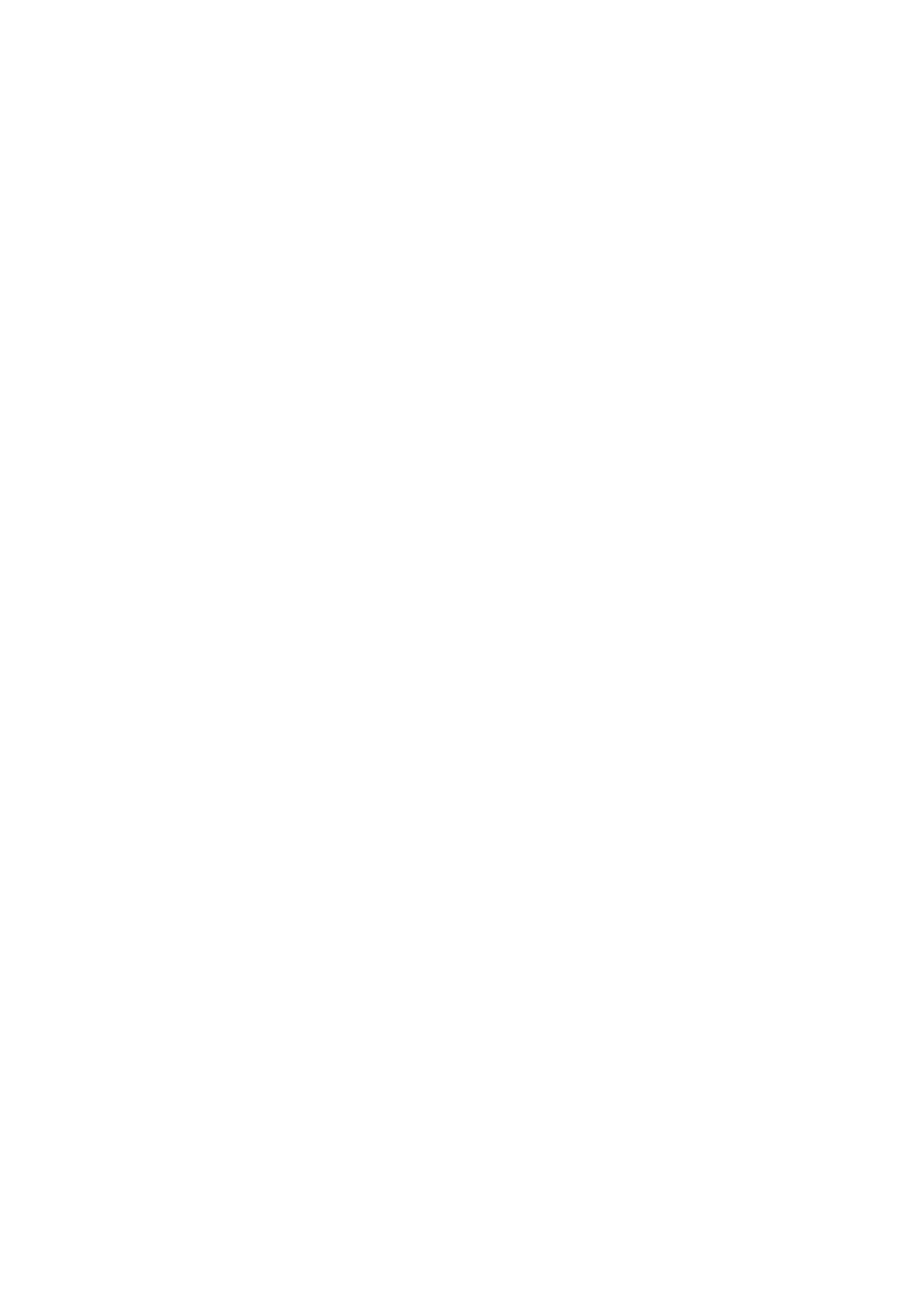## NATIONAL HEALTH LABORATORIES HOLDINGS INC. AND SUBSIDIARIES MANAGEMENT'S DISCUSSION AND ANALYSIS OF FINANCIAL CONDITION AND RESULTS OF OPERATIONS (Dollars in Millions)

### FINANCIAL CONDITION, LIQUIDITY AND CAPITAL RESOURCES - Continued

 The Bank Facility is guaranteed by Intermediate Holdings I and certain subsidiaries of Intermediate Holdings II and is secured by pledges of stock and other assets of Intermediate Holdings II and its subsidiaries.

 On June 21, 1994, \$400.0 available under the Term Facility was borrowed by Intermediate Holdings II and loaned to NHLI and was used by NHLI to repay in full its existing revolving credit facilities and for working capital and general corporate purposes. On June 23, 1994, Intermediate Holdings II borrowed \$185.0 of the amount available under the Revolving Credit Facility to consummate the Allied acquisition.

 In connection with the Allied Acquisition, the Company announced that it will terminate its current 10 million share repurchase program, under which 7,795,800 common shares have been repurchased, and will establish a new \$50.0 stock repurchase program through which the Company will acquire additional shares of the Company's common stock from time to time in the open market.

 During the six months ended June 30, 1993, the Company purchased 5,538,800 of its outstanding shares of common stock for an aggregate amount of \$94.7. The purchase was financed by borrowings under the revolving credit facilities in existence at such time and cash on hand. In connection with the corporate reorganization on June 7, 1994, all of the 14,603,800 treasury shares held by NHLI were cancelled. As a result, the \$286.1 value assigned to such treasury shares was eliminated with corresponding decreases in the par value, additional paid-in capital and retained earnings accounts of \$0.2, \$72.3 and \$213.6, respectively.

> The Company announced, also in connection with the Allied Acquisition, that it is discontinuing its dividend payments for the foreseeable future in order to increase its flexibility with respect to both its acquisition strategy and stock repurchase plan.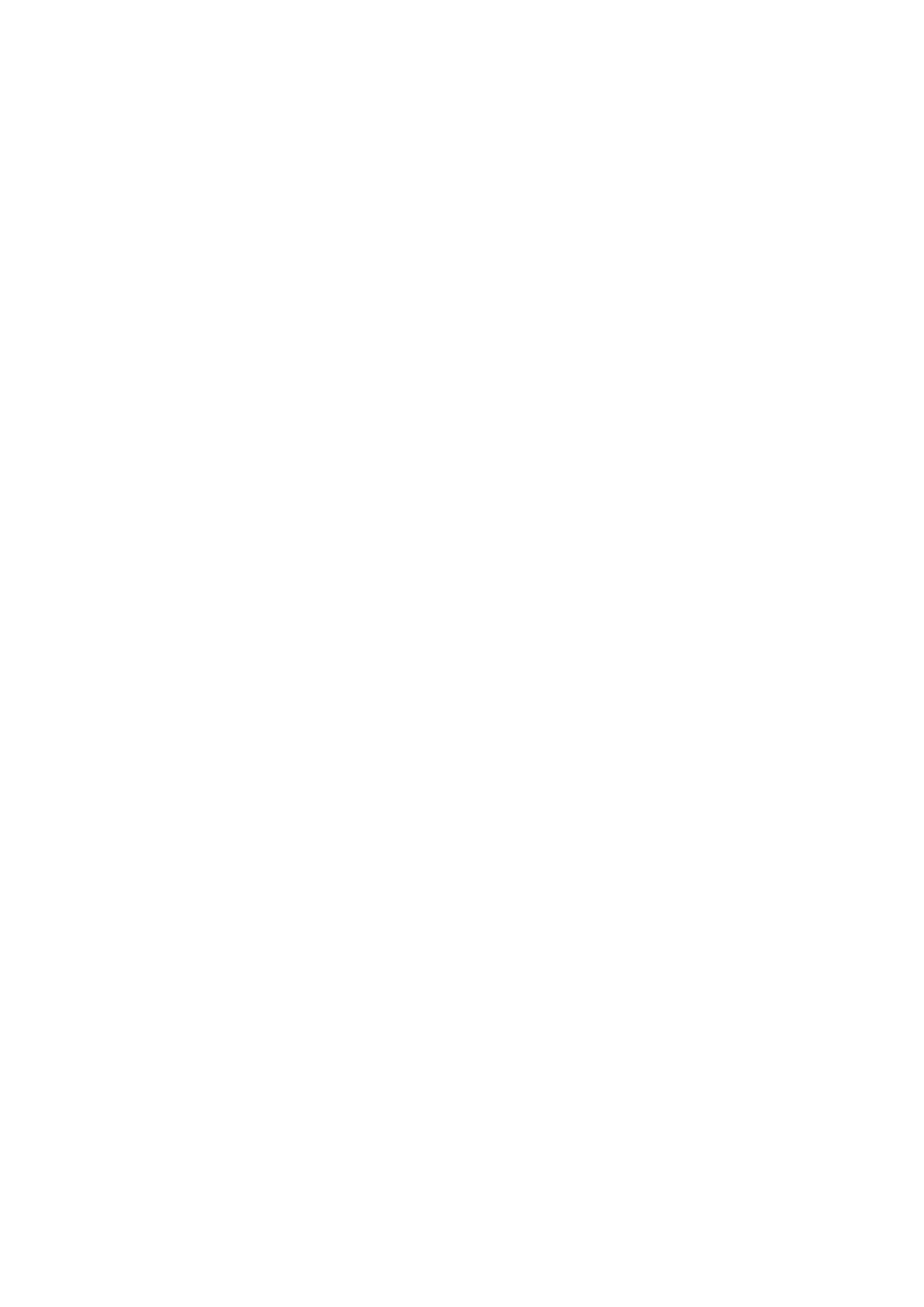## PART II - OTHER INFORMATION

# Item 1. Legal Proceedings

 In September 1993, as discussed in the Company's most recent Annual Report on Form 10-K, the Company was served with a subpoena issued by the Office of Inspector General of the United States Department of Health and Human Services (the "OIG") concerning the Company's regulatory compliance procedures. The Company has provided documents to the OIG in response to the subpoena and continues to be in contact with the OIG through its outside attorneys.

 The Company has learned of the existence of a qui tam suit which was recently unsealed regarding Allied's facility in Cincinnati. As previously disclosed, Allied was contacted in April 1994 by the federal government in connection with Medicare claims administration at its Ohio laboratory prior to the acquisition of Allied by the Company.

 The Company has been cooperating fully with the government to resolve its concerns and will continue to do so.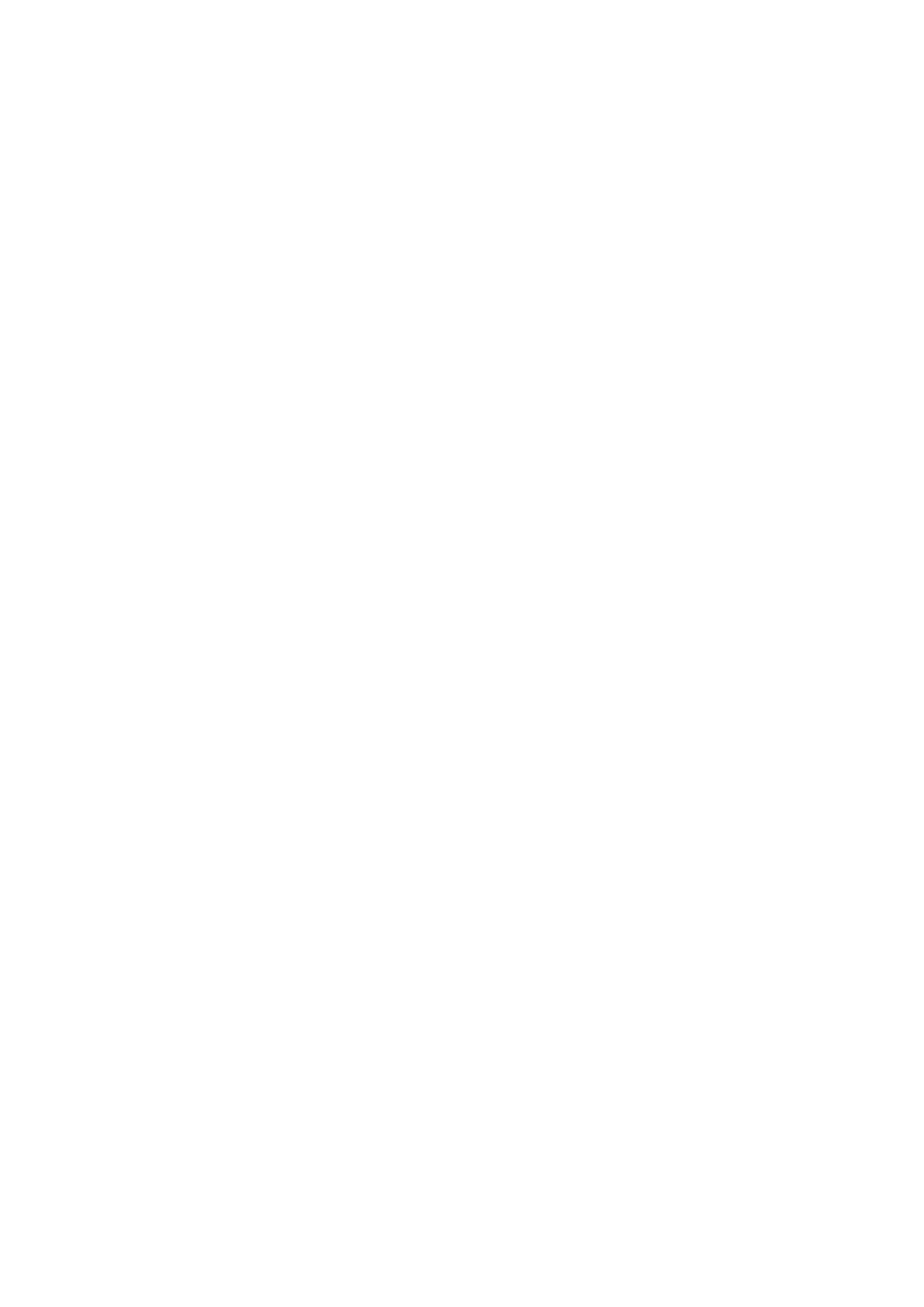NATIONAL HEALTH LABORATORIES HOLDINGS INC. AND SUBSIDIARIES

PART II - OTHER INFORMATION, Continued

Item 4. Submission of Matters to a Vote of Security Holders

- (a) The Annual Meeting of Shareholders was held on June 7, 1994.
- (b) The matters voted upon were the election of directors, the approval and adoption of the 1994 Stock Option Plan, the proposed corporate reorganization (see "Note 4"), and the ratification of the selection of KPMG Peat Marwick as the Company's independent auditors for 1994.

 All of the current and nominated directors of the Company were reelected, the corporate reorganization was approved, the 1994 Stock Option Plan was approved and adopted, and the selection of KPMG Peat Marwick was ratified. The results of the vote were as follows:

| Topic                                                                                                        | Votes<br>For | Votes<br>Against | Votes<br>Abstained | Unvoted  |
|--------------------------------------------------------------------------------------------------------------|--------------|------------------|--------------------|----------|
| Corporate reorganization:                                                                                    | 71,888,434   | 139,985          | 105, 102           | 1        |
| Election of the members<br>of the board of directors:                                                        |              |                  |                    |          |
| Ronald O. Perelman                                                                                           | 71,998,257   | 135, 265         | 0                  | 0        |
| Saul J. Farber, M.D.                                                                                         | 71,997,457   | 136,065          | 0                  | 0        |
| Howard Gittis                                                                                                | 71,998,357   | 135,165          | 0                  | 0        |
| Ann Dibble Jordan                                                                                            | 71,997,757   | 135,765          | 0                  | 0        |
| James R. Maher                                                                                               | 71,998,357   | 135, 165         | 0                  | 0        |
| David J. Mahoney                                                                                             | 71,997,557   | 135,965          | 0                  | 0        |
| Paul A. Marks, M.D.                                                                                          | 71,998,357   | 135, 165         | 0                  | 0        |
| Linda Gosden Robinson                                                                                        | 71,997,757   | 135,765          | 0                  | 0        |
| Samuel O. Thier, M.D.                                                                                        | 71,997,757   | 135,765          | 0                  | $\Theta$ |
| Approval of the selection<br>of KPMG Peat Marwick as<br>the Company's independent<br>auditors for the fiscal |              |                  |                    |          |
| year 1994:                                                                                                   | 71,763,187   | 288,032          | 82,303             | 0        |
| Approval and adoption<br>of the 1994 Stock Option                                                            |              |                  |                    |          |
| Plan:                                                                                                        | 68,779,312   | 2,784,201        | 399,932            | 170,077  |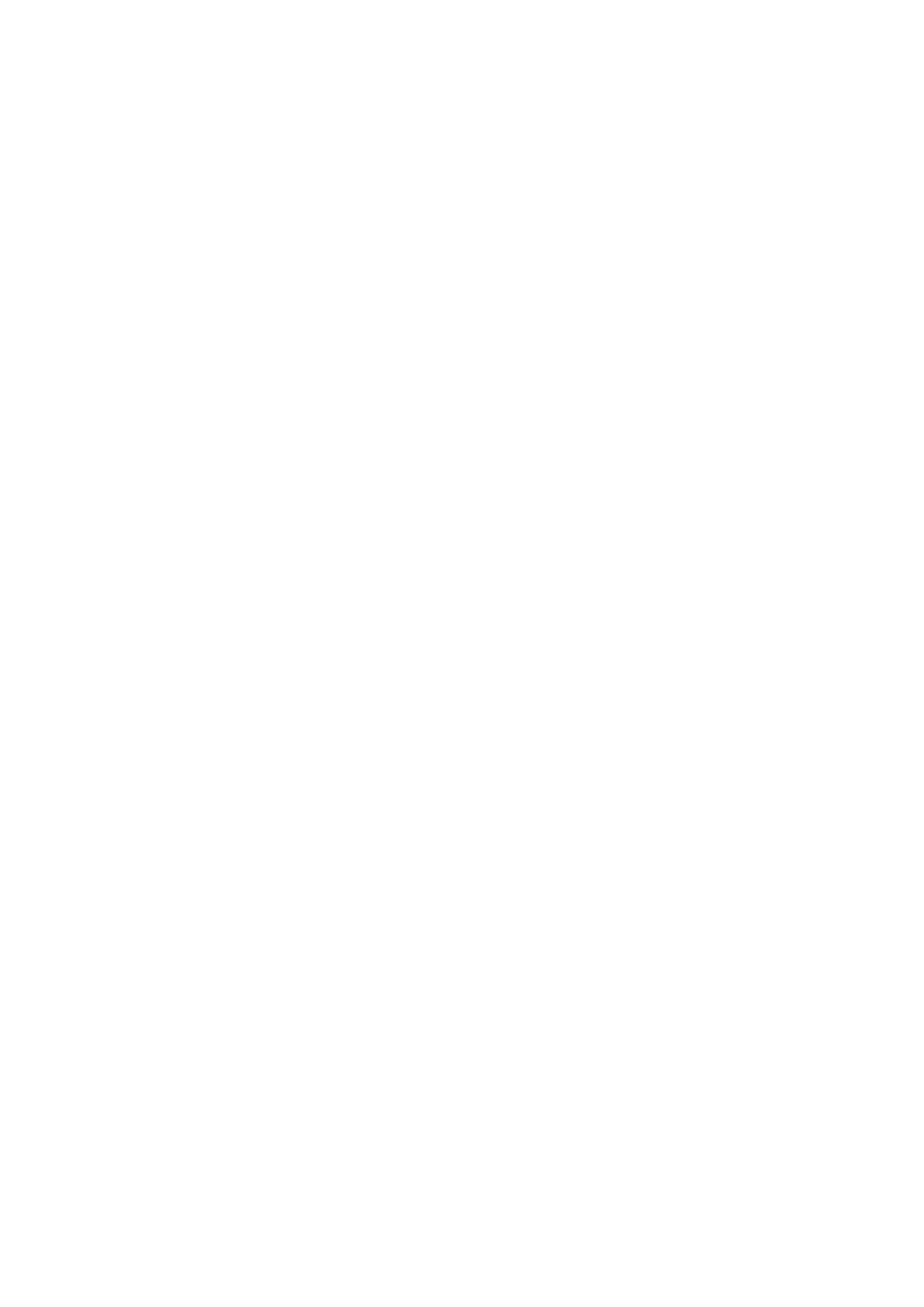PART II - OTHER INFORMATION, Continued

- Item 6. Exhibits and Reports on Form 8-K
	- (a) Exhibits
		- 27 Financial Data Schedule (electronically filed version only)
	- (b) Reports on Form 8-K

 A report on Form 8-K dated June 23, 1994 was filed on July 7, 1994 in connection with the Allied Acquisition. The Form 8-K incorporated by reference the historical financial statements included in Allied's Annual Report on Form 10-K for the year ended December 31, 1993 and Allied's Quarterly Report on Form 10-Q for the quarter ended March 31, 1994. The Form 8-K also included unaudited pro forma financial data of the Company.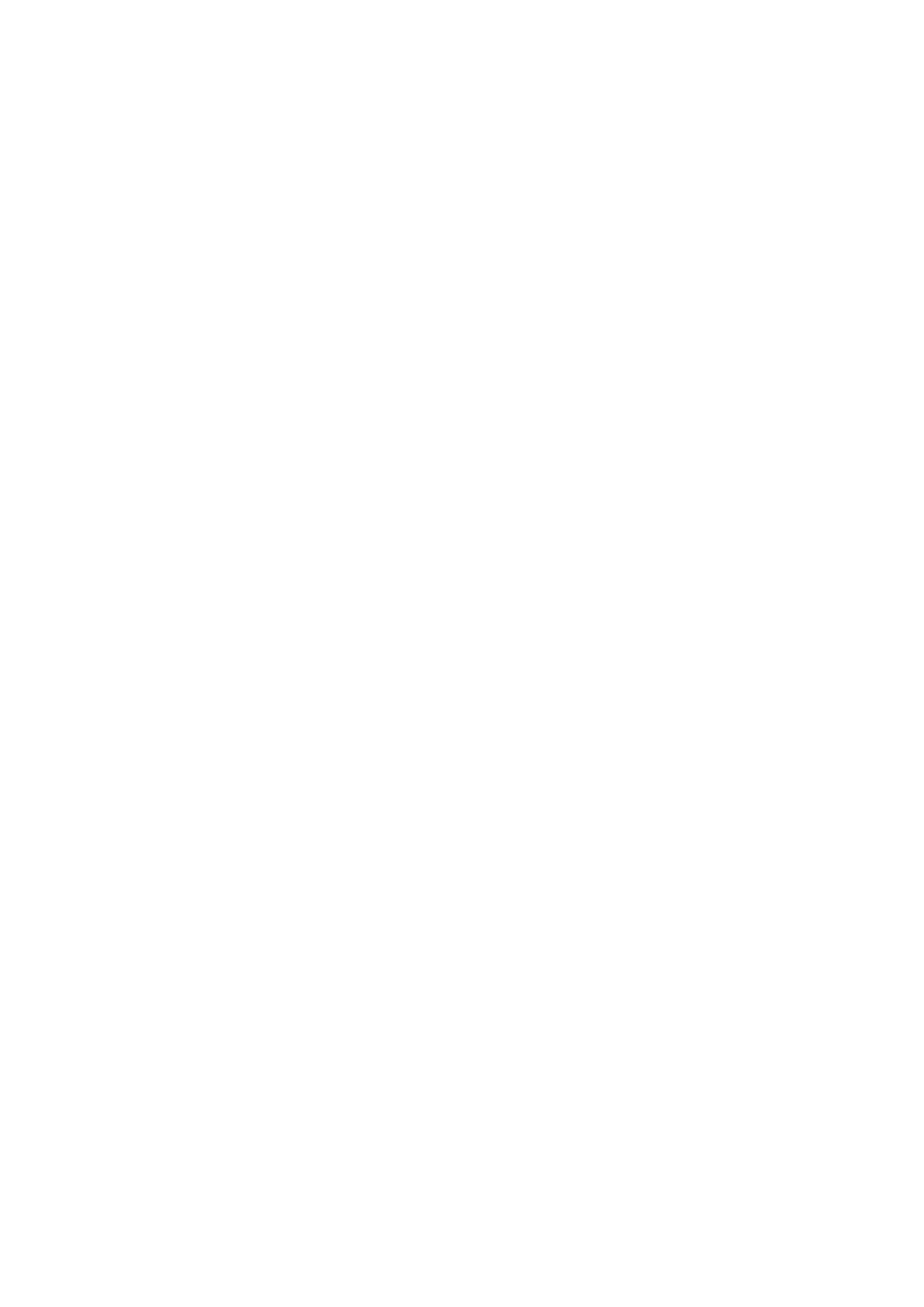Pursuant to the requirements of the Securities Exchange Act of 1934, the registrant has duly caused this report to be signed on its behalf by the undersigned thereunto duly authorized.

> NATIONAL HEALTH LABORATORIES HOLDINGS INC. Registrant

 By:/s/ David C. Flaugh --------------- David C. Flaugh Senior Executive Vice President and Chief Operating Officer (Acting Principal Financial and Accounting Officer)

Date: August 15, 1994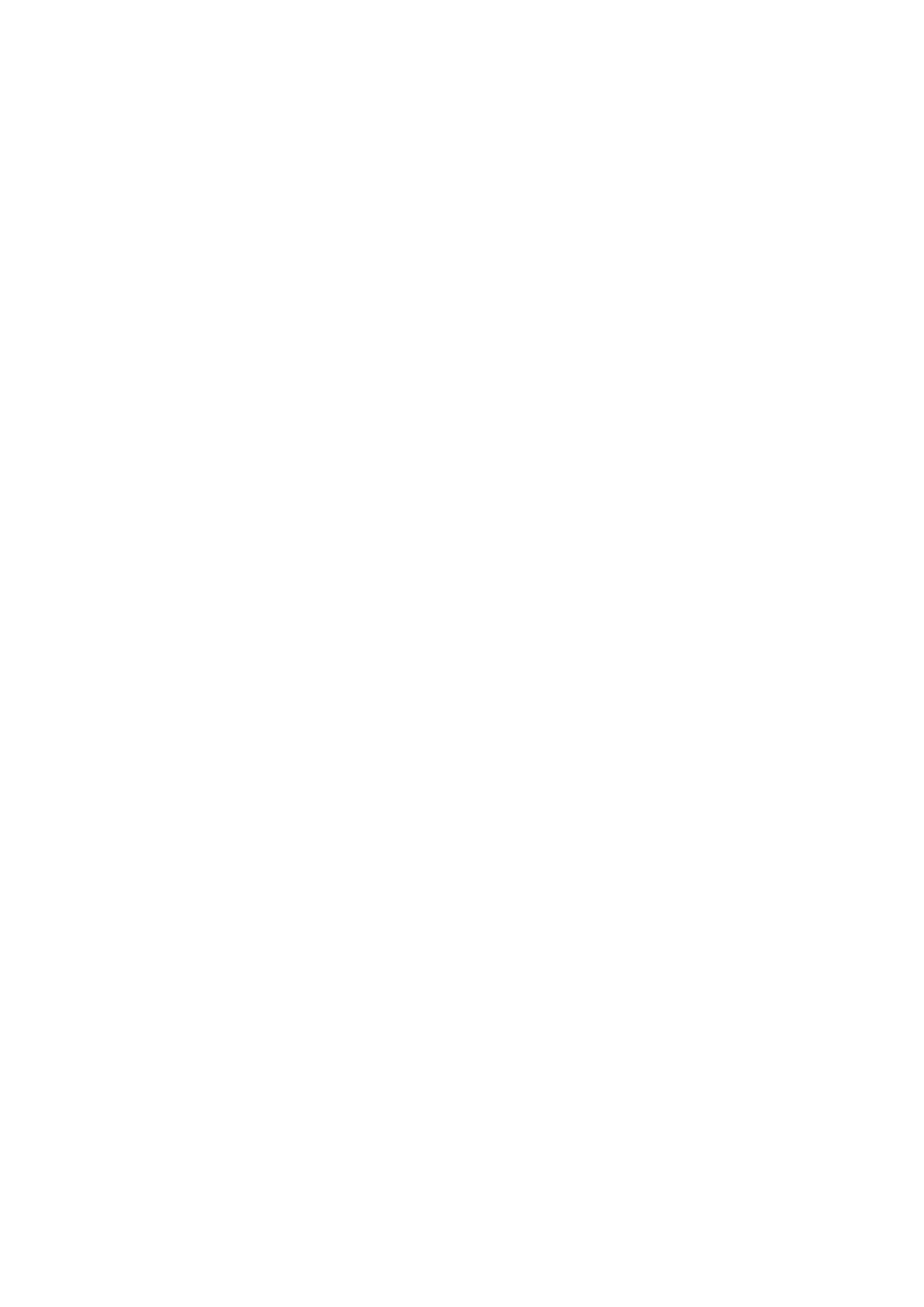Exhibit No.

-----------

 27 Financial Data Schedule (electronically filed version only)